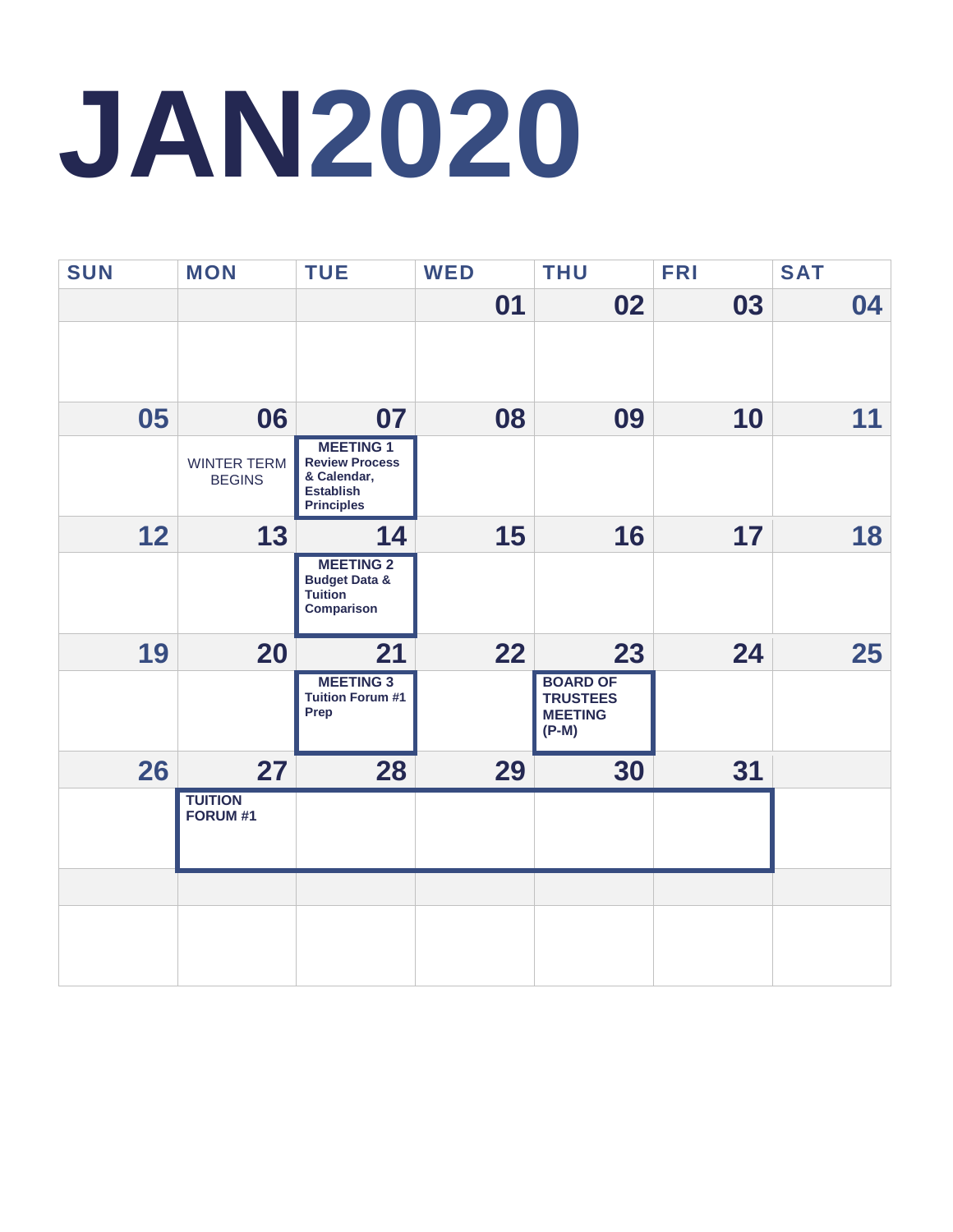## **FEB2020**

| <b>SUN</b> | <b>MON</b>                 | <b>TUE</b>                                                 | <b>WED</b> | <b>THU</b> | <b>FRI</b> | <b>SAT</b> |
|------------|----------------------------|------------------------------------------------------------|------------|------------|------------|------------|
|            |                            |                                                            |            |            |            | 01         |
|            |                            |                                                            |            |            |            |            |
| 02         | 03                         | 04                                                         | 05         | 06         | 07         | 08         |
|            |                            | <b>MEETING#4</b><br>Tuition<br>Scenarios                   |            |            |            |            |
| 09         | 10                         | 11                                                         | 12         | 13         | 14         | 15         |
|            |                            | <b>MEETING#5</b><br>Tuition<br>Scenarios,<br>Forum Prep #2 |            |            |            |            |
| 16         | 17                         | 18                                                         | 19         | 20         | 21         | 22         |
|            | <b>TUITION</b><br>FORUM #2 |                                                            |            |            |            |            |
| 23         | 24                         | 25                                                         | 26         | 27         | 28         | 29         |
|            |                            | <b>MEETING#6</b><br>Tuition                                |            |            |            |            |
|            |                            | Recommend-<br>ation to ASOIT                               |            |            |            |            |
|            |                            |                                                            |            |            |            |            |
|            |                            |                                                            |            |            |            |            |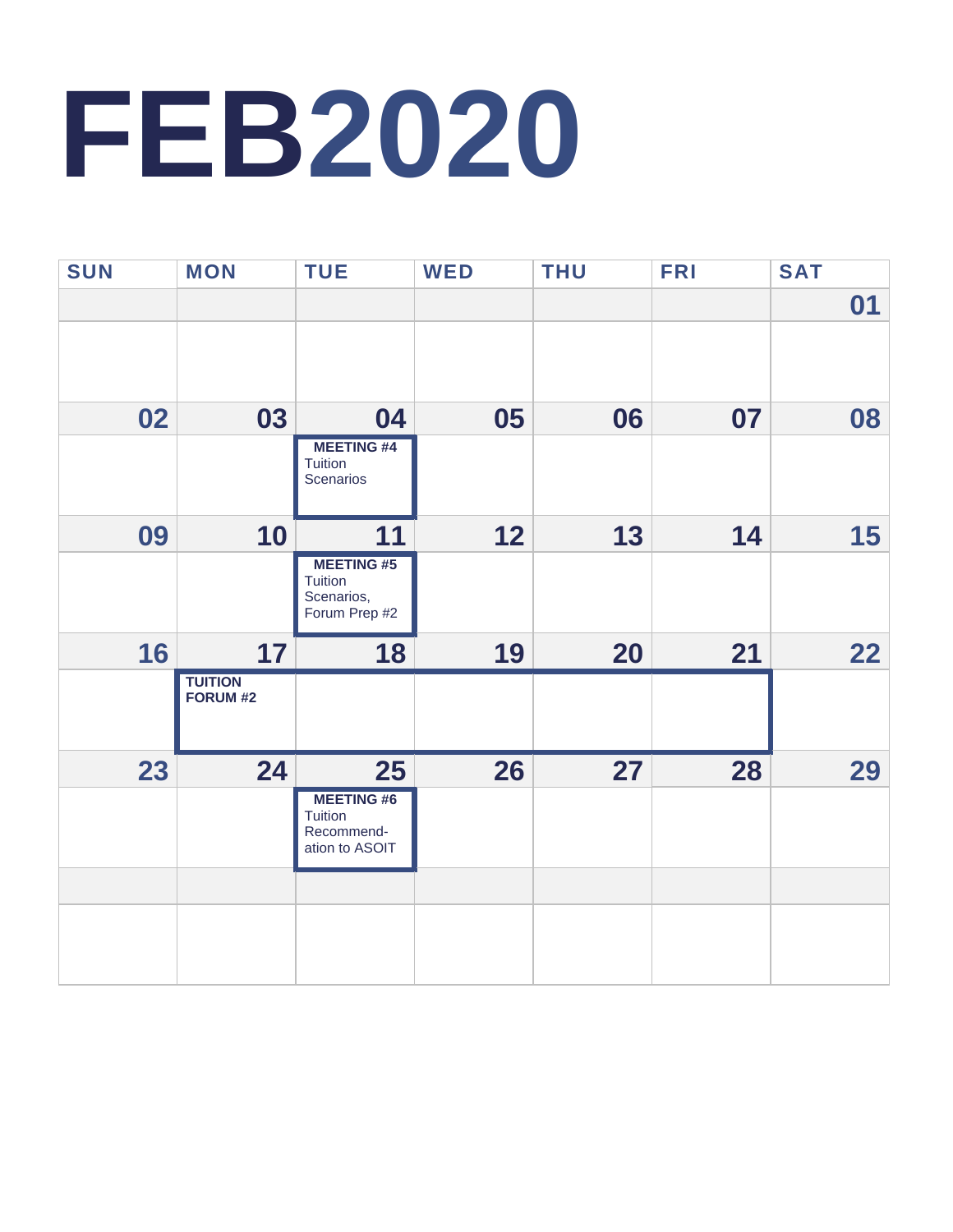## **MAR2020**

| <b>SUN</b> | <b>MON</b>                                                 | <b>TUE</b> | <b>WED</b> | <b>THU</b>                                  | <b>FRI</b> | <b>SAT</b> |
|------------|------------------------------------------------------------|------------|------------|---------------------------------------------|------------|------------|
| 01         | 02                                                         | 03         | 04         | 05                                          | 06         | 07         |
|            |                                                            |            |            |                                             |            |            |
| 08         | 09                                                         | 10         | 11         | 12                                          | 13         | 14         |
|            | <b>ASOIT</b><br>Recommend-<br>ation to<br><b>President</b> |            |            |                                             |            |            |
| 15         | 16                                                         | 17         | 18         | 19                                          | 20         | 21         |
|            | <b>FINALS WEEK</b>                                         |            |            | President's<br>Recommend-<br>ation to Board |            |            |
| 22         | 23                                                         | 24         | 25         | 26                                          | 27         | 28         |
|            | <b>SPRING</b><br><b>BREAK</b>                              |            |            | <b>Board Material</b><br>Posted             |            |            |
| 29         | 30                                                         | 31         |            |                                             |            |            |
|            |                                                            |            |            |                                             |            |            |
|            |                                                            |            |            |                                             |            |            |
|            |                                                            |            |            |                                             |            |            |